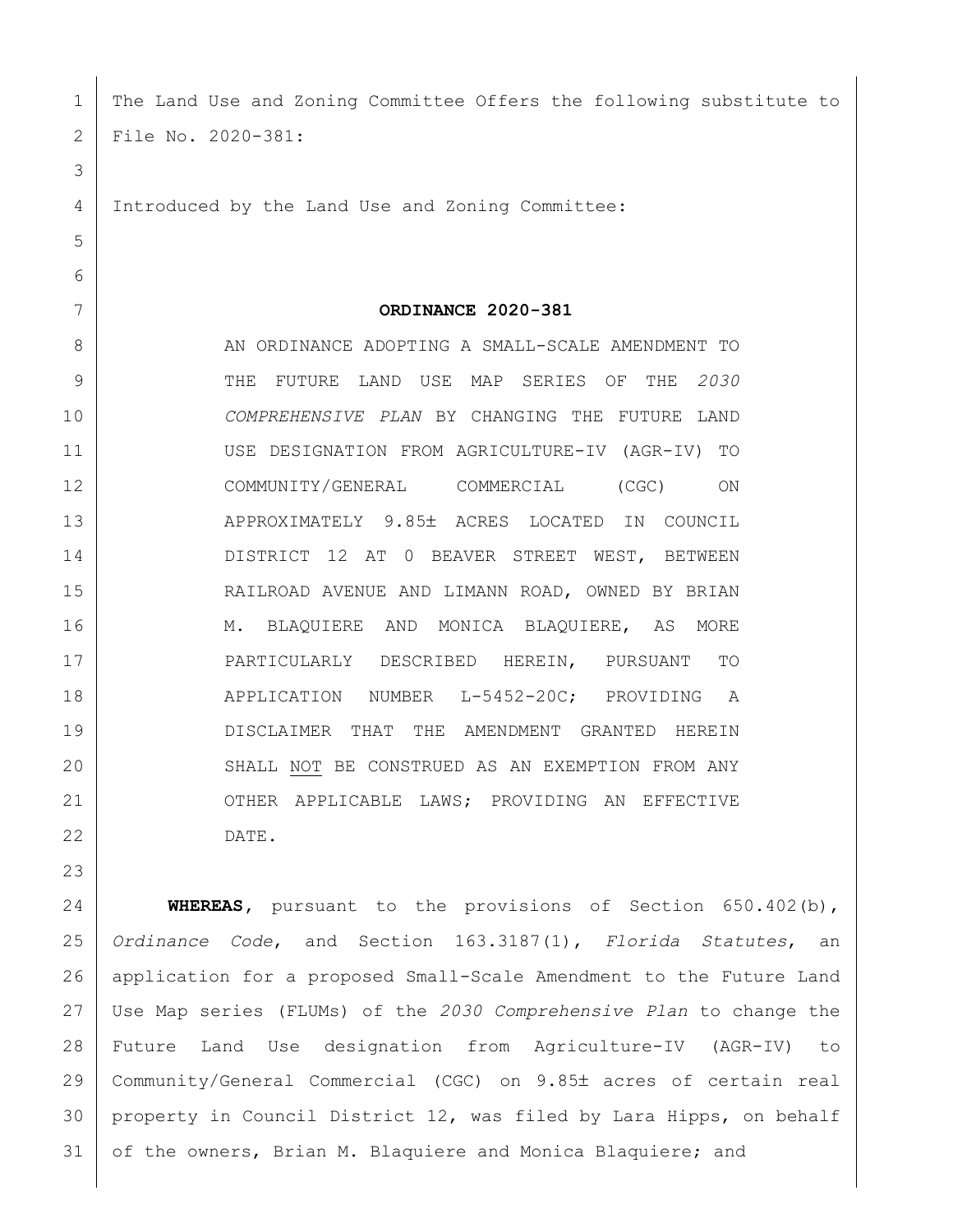**WHEREAS,** the Planning and Development Department reviewed the proposed revision and application and has prepared a written report and rendered an advisory recommendation to the City Council with 4 respect to the proposed amendment; and

 **WHEREAS,** the Planning Commission, acting as the Local Planning 6 Agency (LPA), held a public hearing on this proposed amendment, with due public notice having been provided, reviewed and considered comments received during the public hearing and made its 9 recommendation to the City Council; and

 **WHEREAS,** the Land Use and Zoning (LUZ) Committee of the City Council held a public hearing on this proposed amendment to the *2030 Comprehensive Plan*, pursuant to Chapter 650, Part 4, *Ordinance Code*, 13 | considered all written and oral comments received during the public 14 hearing, and has made its recommendation to the City Council; and

 **WHEREAS,** the City Council held a public hearing on this proposed amendment, with public notice having been provided, pursuant to Section 163.3187, *Florida Statutes* and Chapter 650, Part 4, *Ordinance Code,* and considered all oral and written comments received during public hearings, including the data and analysis portions of this proposed amendment to the *2030 Comprehensive Plan* and the 21 | recommendations of the Planning and Development Department, the 22 Planning Commission and the LUZ Committee; and

 **WHEREAS,** in the exercise of its authority, the City Council has 24 determined it necessary and desirable to adopt this proposed amendment to the *2030 Comprehensive Plan* to preserve and enhance present 26 advantages, encourage the most appropriate use of land, water, and resources consistent with the public interest, overcome present deficiencies, and deal effectively with future problems which may result from the use and development of land within the City of Jacksonville; now, therefore

**BE IT ORDAINED** by the Council of the City of Jacksonville:

 $- 2 -$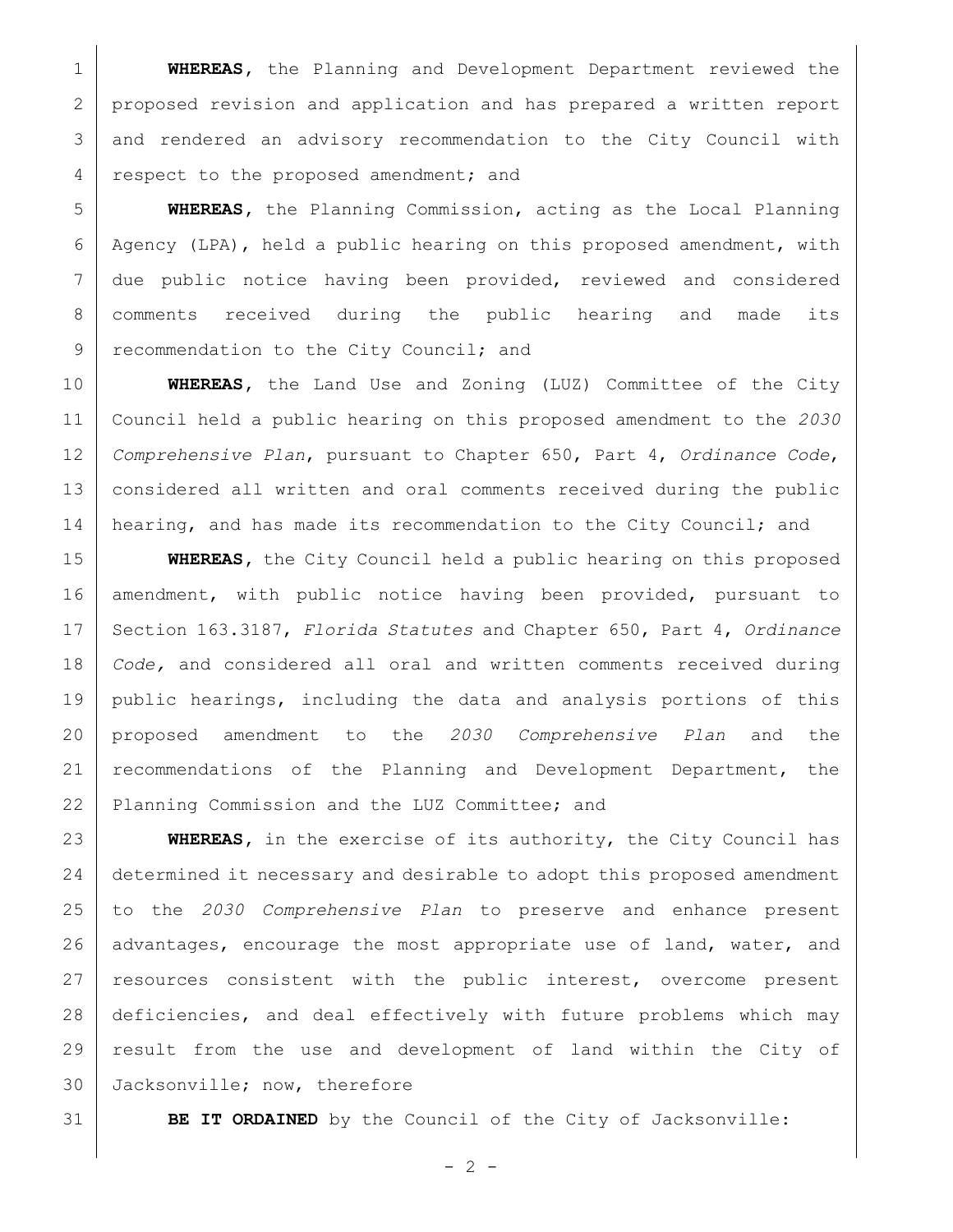**Section 1. Purpose and Intent.** This Ordinance is adopted 2 to carry out the purpose and intent of, and exercise the authority 3 set out in, the Community Planning Act, Sections 163.3161 through 163.3248, *Florida Statutes*, and Chapter 166, *Florida Statutes*, as amended.

 **Section 2. Subject Property Location and Description.** The approximately 9.85± acres (R.E. No. 000913-0010 (portion)) is located in Council District 12 at 0 Beaver Street West, between Railroad Avenue and Limann Road, as more particularly described in **Exhibit 1**, dated August 13, 2020, and graphically depicted in **Exhibit 2**, both **attached hereto** and incorporated herein by this reference (Subject 12 Property).

 **Section 3. Owner and Applicant Description.** The Subject 14 Property is owned by Brian M. Blaquiere and Monica Blaquiere. The applicant is Lara Hipps, 1650 Margaret Street, #323, Jacksonville, Florida 32204; (904) 781-2654.

 **Section 4. Adoption of Small-Scale Land Use Amendment.** The City Council hereby adopts a proposed Small-Scale revision to the Future Land Use Map series of the *2030 Comprehensive Plan* by changing the Future Land Use Map designation from Agriculture-IV (AGR-IV) to Community/General Commercial (CGC), pursuant to Application Number L-5452-20C.

 **Section 5. Applicability, Effect and Legal Status.** The applicability and effect of the *2030 Comprehensive Plan*, as herein 25 amended, shall be as provided in the Community Planning Act, Sections 163.3161 through 163.3248, *Florida Statutes*, and this Ordinance. All development undertaken by, and all actions taken in regard to development orders by governmental agencies in regard to land which is subject to the *2030 Comprehensive Plan*, as herein amended, shall 30 | be consistent therewith as of the effective date of this amendment to the plan.

 $- 3 -$